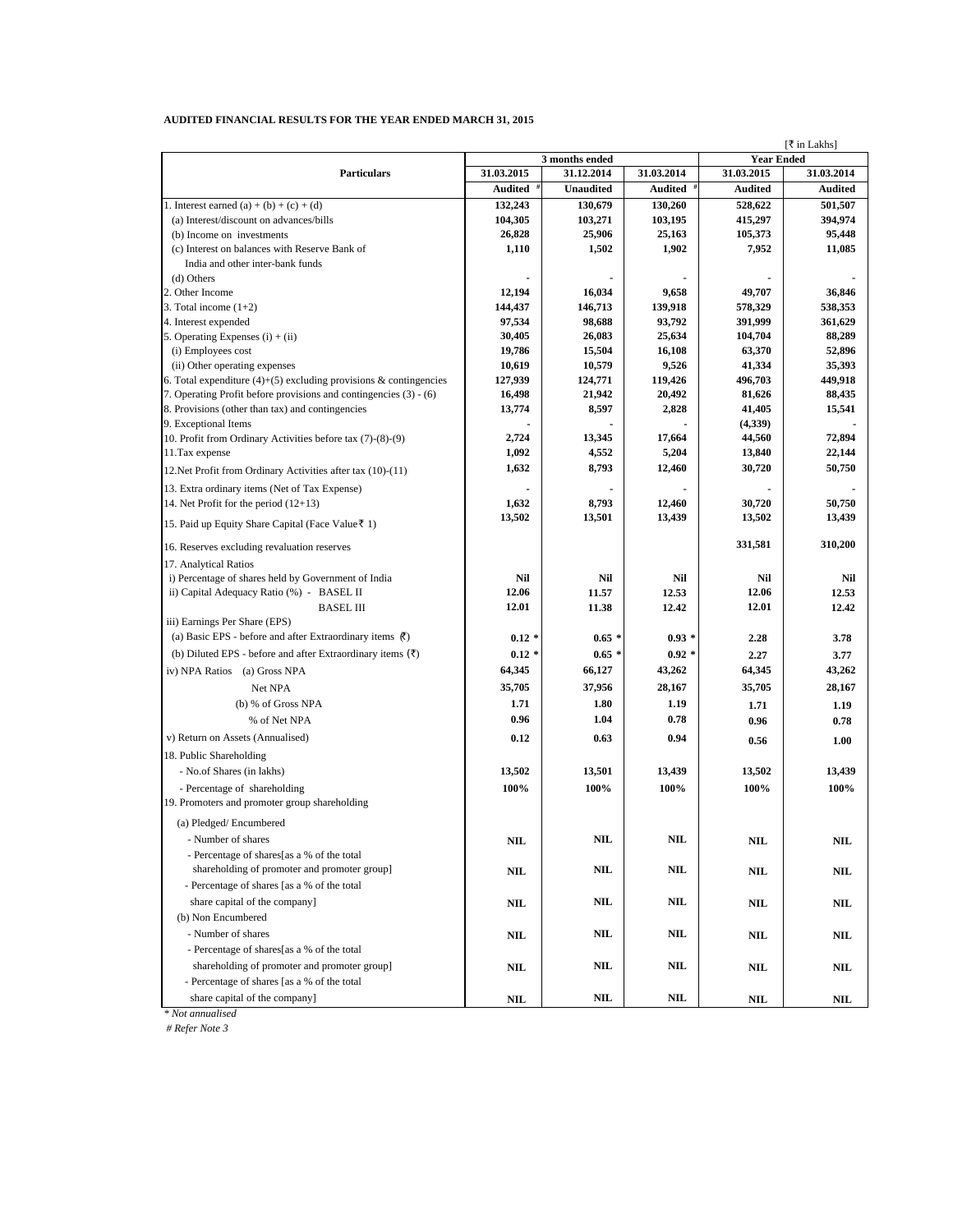|                                                                       |                |                  |                |                   | [₹ in Lakhs]   |
|-----------------------------------------------------------------------|----------------|------------------|----------------|-------------------|----------------|
|                                                                       | 3 months ended |                  |                | <b>Year Ended</b> |                |
|                                                                       | 31.03.2015     | 31.12.2014       | 31.03.2014     | 31.03.2015        | 31.03.2014     |
|                                                                       | Audited        | <b>Unaudited</b> | <b>Audited</b> | <b>Audited</b>    | <b>Audited</b> |
| 1. Segment Revenue                                                    |                |                  |                |                   |                |
| a) Treasury                                                           | 31,453         | 35,442           | 27,700         | 132,047           | 116,345        |
| b) Corporate/ Wholesale Banking                                       | 63,808         | 61,913           | 60,751         | 245,164           | 225,208        |
| c) Retail Banking                                                     | 46,253         | 46,349           | 48,327         | 189,462           | 188,215        |
| d) Other Banking Operations                                           | 2,923          | 3,009            | 3,140          | 11,656            | 8,585          |
| Total                                                                 | 144,437        | 146,713          | 139,918        | 578,329           | 538,353        |
| Less : Inter – segment Revenue                                        |                |                  |                |                   |                |
| Income from Operations                                                | 144,437        | 146,713          | 139,918        | 578,329           | 538,353        |
| 2. Segment Results                                                    |                |                  |                |                   |                |
| $Profit(+) / Loss(-) before tax and after interest from each segment$ |                |                  |                |                   |                |
| a) Treasury                                                           | (10,939)       | (498)            | (3.048)        | (14, 148)         | (3,277)        |
| b) Corporate/ Wholesale Banking                                       | 1,414          | 1,301            | 1,476          | 6,298             | 18,898         |
| c) Retail Banking                                                     | 9,939          | 10,069           | 16,647         | 38,525            | 50,095         |
| d) Other Banking Operations                                           | 2,310          | 2,473            | 2,589          | 9,546             | 7,178          |
| <b>Total</b>                                                          | 2,724          | 13,345           | 17,664         | 40,221            | 72,894         |
| Less: unallocated expenditure                                         |                |                  |                |                   |                |
| <b>Profit Before Tax</b>                                              | 2,724          | 13,345           | 17.664         | 40,221            | 72,894         |
| 3. Capital Employed                                                   |                |                  |                |                   |                |
| a) Treasury                                                           | 109,954        | 104,276          | 101,512        | 109,954           | 101,512        |
| b) Corporate/ Wholesale Banking                                       | 121,627        | 122,194          | 133,700        | 121,627           | 133,700        |
| c) Retail Banking                                                     | 72,943         | 75,711           | 84,661         | 72,943            | 84,661         |
| d) Other Banking Operations                                           |                |                  |                |                   |                |
| e) Unallocated                                                        | 54,417         | 63,724           | 16,932         | 54,417            | 16,932         |
| Total                                                                 | 358,941        | 365,905          | 336,805        | 358,941           | 336,805        |
| # Refer Note 3                                                        |                |                  |                |                   |                |

 **Segmentwise Results**

Notes:

1. Statement of Assets and Liabilities as on March 31, 2015 is given below:

|                                                      |                | [₹ in Lakhs]   |
|------------------------------------------------------|----------------|----------------|
|                                                      | As at          |                |
|                                                      | 31.03.2015     | 31.03.2014     |
|                                                      | <b>Audited</b> | <b>Audited</b> |
| <b>CAPITAL AND LIABILITIES</b>                       |                |                |
| Capital                                              | 13,502         | 13,439         |
| <b>Employees Stock Option Outstanding</b>            | 238            | 230            |
| Reserves and Surplus                                 | 345,439        | 323,365        |
| Deposits                                             | 5,191,249      | 4,749,109      |
| <b>Borrowings</b>                                    | 223,247        | 273,078        |
| Other Liabilities and Provisions                     | 137,957        | 139,375        |
| <b>Total</b>                                         | 5,911,632      | 5,498,596      |
| <b>ASSETS</b>                                        |                |                |
| Cash and Balances with Reserve Bank of India         | 244,158        | 220,081        |
| Balances with Banks and money at call & short notice | 115,350        | 101,712        |
| Investments                                          | 1,671,716      | 1,435,178      |
| Advances                                             | 3,739,164      | 3,622,985      |
| <b>Fixed Assets</b>                                  | 47,905         | 41,220         |
| <b>Other Assets</b>                                  | 93,339         | 77,420         |
| <b>Total</b>                                         | 5,911,632      | 5,498,596      |

2 The above audited financial results for the year ended March 31, 2015 reviewed by the Audit Committee of the Board have been approved the Board of Directors at their meeting held on May 05, 2015.

3 The figures of the last quarter are the balancing figures between audited figures in respect of the full financial year and the unaudited published year to date figures upto the end of the third quarter of the financial year which was subject to Limited Review.

4 The financial results have been arrived at after providing for Standard/Non performing assets as per RBI norms, taxes and other necessary provisions.

5 During the quarter ended March 31 2015, the Bank has assigned certain non-performing financial assets having a net book value of  $\bar{\tau}$  8,207 lakhs to an Asset Reconstruction company. The Bank has, in terms of RBI Circular DBOD.BP.BC.No.9/21.04.048/2014-15 on "Prudential norms on income recognition, asset classification and provisioning pertaining to advances" dated July 1, 2014 spread the net shortfall in recovery of net book value of  $\bar{x}$  832 lakhs over a period of two years. Consequently an amount of  $\bar{\tau}$  166 lakhs has been charged to the profit and loss account during the quarter ended March 31 2015 and the unamortised balance as at March 31 2015 amounts to  $\overline{\mathfrak{c}}$  666 lakhs.